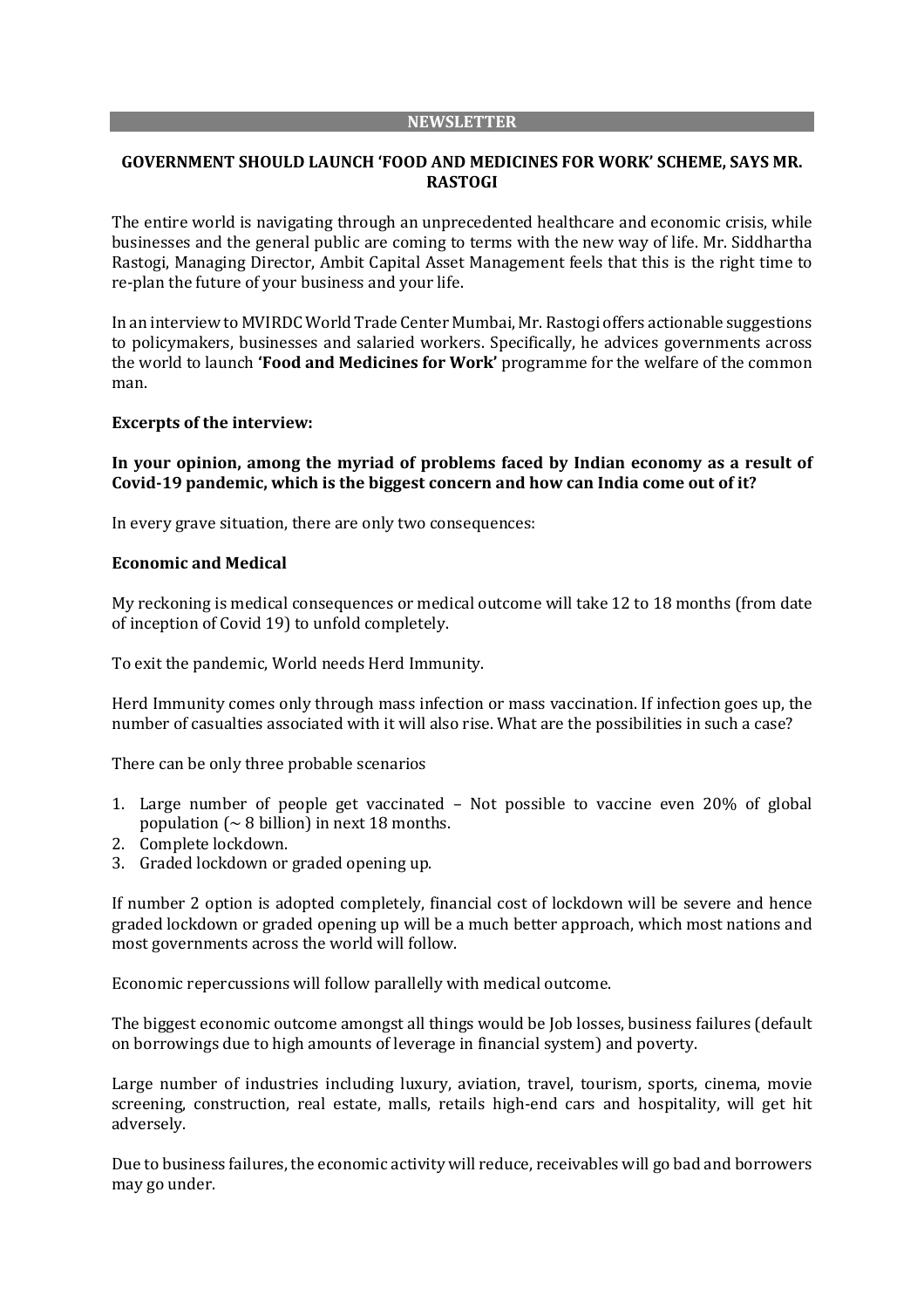Governments across the world and in India will need to start **Food & medicines for Work** in a seamless manner using technology so that last man standing can also get the benefit.

Beyond monetary measures which India has undertaken, serious fiscal measures to get economic engine going will be needed to put economy back on track.

The government today needs to start planning the work to be done by people in lieu of food and medicines such as building infrastructure for the country. Almost all financial costs involved in such projects and payments thereof have to be guaranteed by government as none of the institutions which deal in infra or large projects would have ability or credibility to raise further debt at this juncture.

To summarise:

- 1. Food and Medicines for Work
- 2. Central government to loosen its purse, let of fiscal target and spend money on infrastructure creation. **Rebuild India, Rejuvenate India!**
- 3. Public sector financial institutions need to be capitalised even more and nudged to lend to low ticket loans below INR one crore in the form of working capital to ensure liquidity comes back in the system.
- 4. Banking sector needs to be nudged to pass on rate cuts induced by RBI to be completely passed on to borrowers.
- 5. Personal tax cuts and tax holiday for six months or 12 months in order to revive economic consumption.

### **With a global recession underway, how is your company servicing its clients on wealth creation?**

In India, essentially there are only four asset classes, debt, equity, real estate and gold. Rest all is a mix and match of everything.

People have shied away from real estate thanks to slow down since 2018. Gold as an asset class, people will keep buying opportunistically. Debt will become even more risky as rate of default and rate of insolvency will jump with weak underlying global and domestic economy. Equities will remain volatile.

However dominant, cash rich, negative working capital, inelastic demand oriented, B2C businesses are available at relatively reasonable valuations which will create wealth for investors, who have 3-5 years holding period. Hence, one needs to stick to unleveraged, clean and consistent businesses with dominant market share providing goods and services at lowest level of consumption.

# **What is your forecast for India on the ongoing Covid 19 pandemic? How long do you think it will last? Do you see some sectors of the economy coming to a virtual closure?**

As mentioned above, complete lockdown may get over in next four weeks, but gradual or graded lockdown will remain a reality for anything between 6-9 months. March 2021 is earliest one can think of **exiting** Covid 19 situation medically and bringing normalcy back through free movement of people? (This is the best case scenario)

Things can remain unsettled for longer periods of time at least that's what history tells us.

# **What are the lessons learnt from this pandemic?**

- a. Use resources righteously.
- b. Mother nature can provide for everyone's need not for everyone's greed.
- c. If you create nuisance for others, the same can come and bite you as well.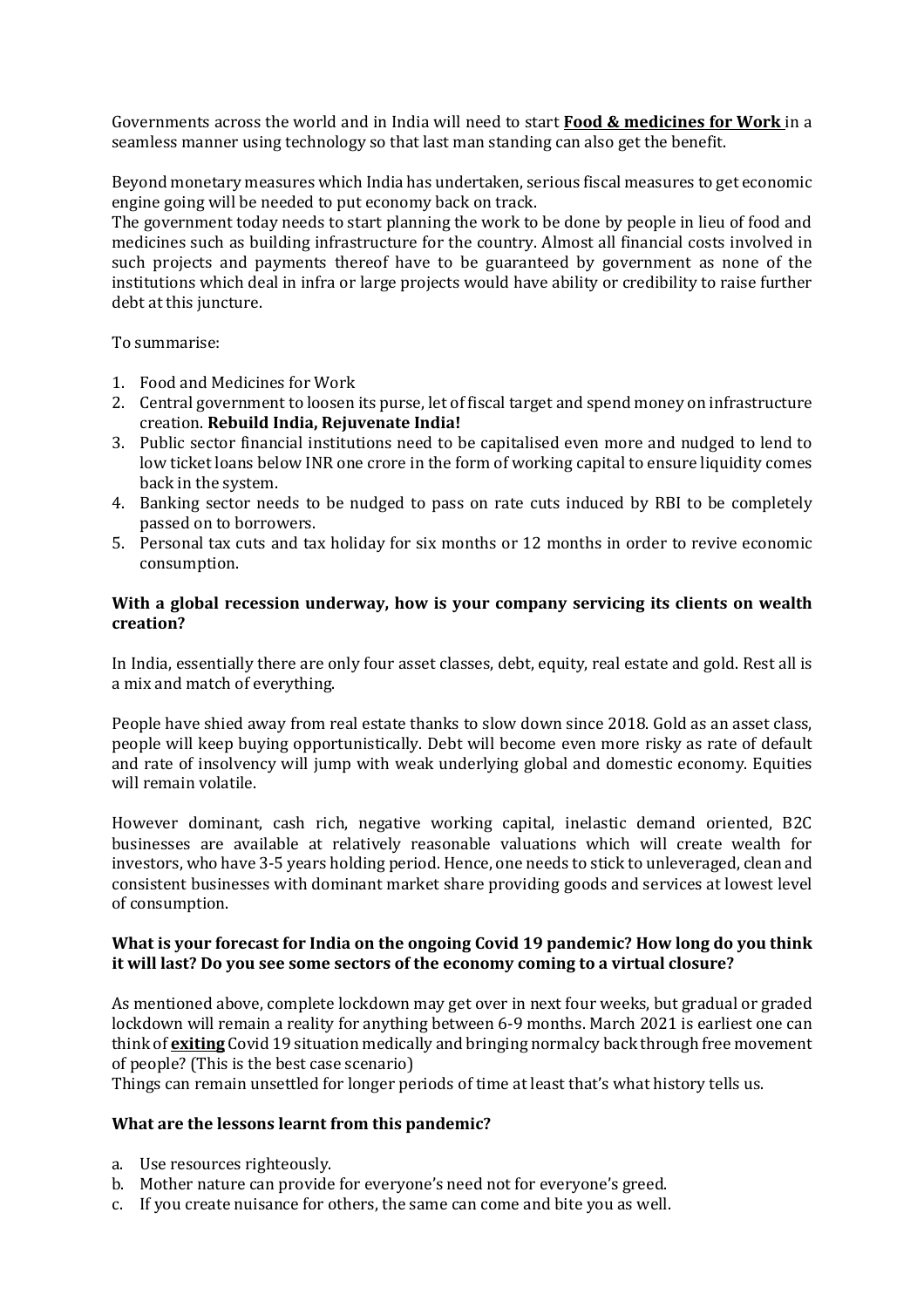- d. During good times, create business and buffer which can come handy during adversity.
- e. Disaster management system and disaster management economics should be thought through on a periodic basis, as it will keep hitting with unfailing regularity. However, practicing it on a constant basis will ensure its swift execution and disaster will hurt less.

# **How would you like to advise trade and industry on the way forward? (Focused mainly on SMEs)**

- 1. The sole purpose of business is to generate profits and help community around you, not generate only sales.
- 2. Buying sales is easy, generating consistent profitability is hard.
- 3. Scale without margins can take company down; leveraged scale without surety of margins is the first nail in the coffin.
- 4. Learn to say no to sales, if margins are not maintained.
- 5. Paying dividends and share buybacks are good way to reward shareholders but rewarding shareholders on borrowed capital is foolish.
- 6. Avoid diversification, increase efficiencies.
- 7. Boring is beautiful. Keep doing same thing again and again to improve the output economically and operationally.
- 8. Reassess and question your existence and the entire business model every year, you may have just gone redundant last quarter with you not knowing about it.
- 9. When the writing is clear on the wall, cut your losses and run. The strategy of hope will not work, then.
- 10. Rethink every cost before you incur.
- 11. Keep looking at marginal profitability with every new customer and with every new product range.
- 12. Rather than diversifying, build adjacencies to bring economies of scale.
- 13. Your brand and brand promise matters, keep it under close guard.
- 14. Keep cash on balance sheet always for the rainy day.
- 15. Be part of the global value chain which is difficult to replace.
- 16. Either produce lowest ticket item with good brand or be the smallest component but irreplaceable in a big product. Under both circumstances, be relevant and irreplaceable for your clients.
- 17. If you can't generate consistent profitability, sell your business and manage fund and use life for something else.
- 18. Very good time to rethink your business future and your life future.

# **NOTIFICATIONS**

#### **DGFT DGFT DESCRIPTION IN A SET OF A SET OF A SET OF A SET OF A SET OF A SET OF A SET OF A SET OF A SET OF A SET OF A SET OF A SET OF A SET OF A SET OF A SET OF A SET OF A SET OF A SET OF A SET OF A SET OF A SET OF A S**

- Amendment in Export Policy of APIs and [formulations](https://dgft.gov.in/sites/default/files/Noti%202%20Final_0.pdf)
- [Retrospective](https://dgft.gov.in/sites/default/files/Trade%20Notice%20No.62.pdf) Issuance of Certificates of Origin
- [Amendment](https://dgft.gov.in/sites/default/files/Noti%2059%20Final%20Eng_0.pdf) in Export Policy of Diagnostic Kits
- Amendment in Export Policy of [Hydroxychloroquine](https://dgft.gov.in/sites/default/files/Noti%201%20Final%20Eng_0.pdf)

# **Press Information Bureau, Government of India**

- DAILY [BULLETIN](https://pib.gov.in/PressReleseDetail.aspx?PRID=1611429) ON COVID-19
- MSME [Technology](https://pib.gov.in/PressReleseDetail.aspx?PRID=1611318) Centres contribute to fight against CoVID-19